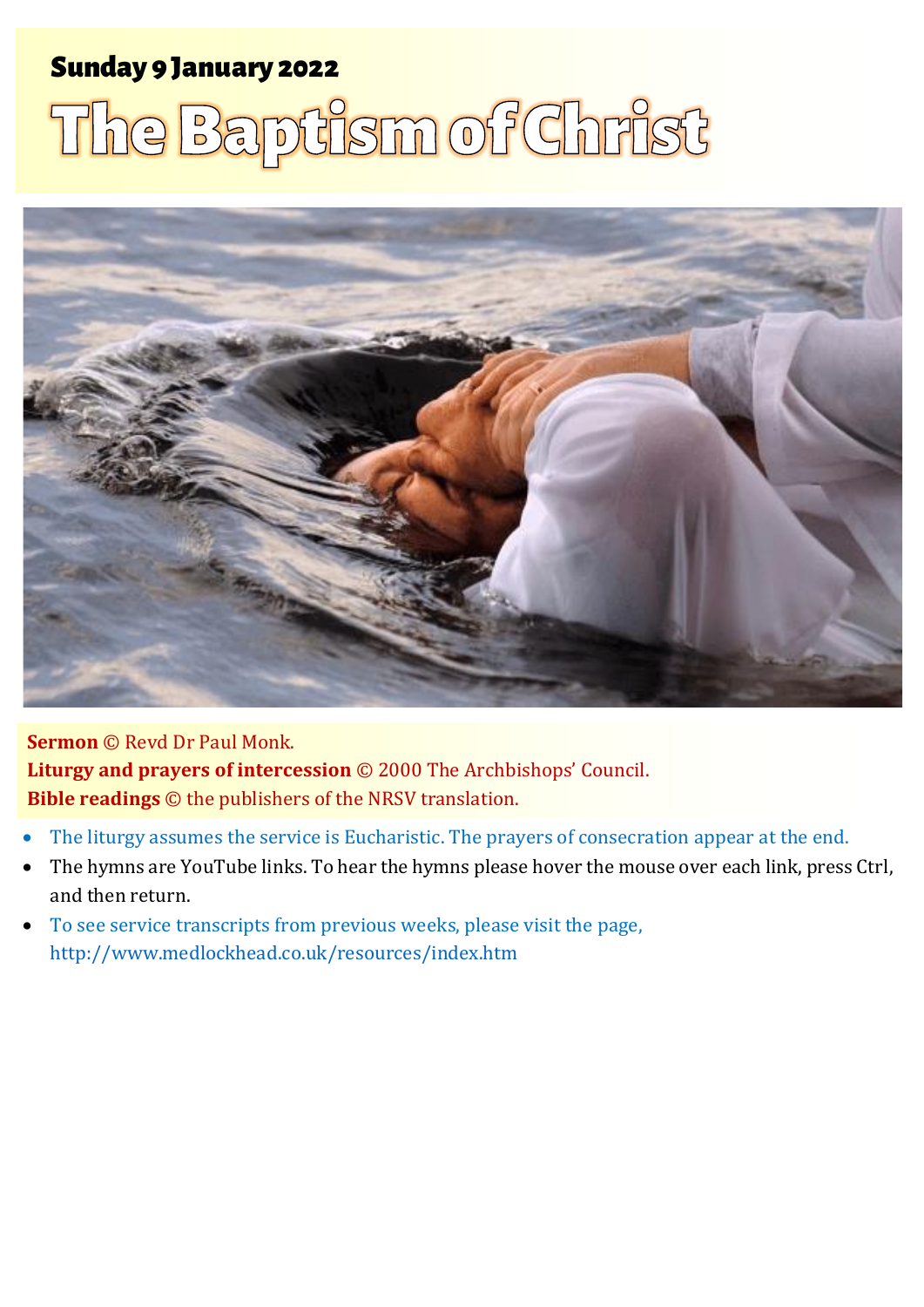#### **Introduction and welcome**

HYMN 1 **[Father, let me dedicate](https://www.youtube.com/watch?v=8ECifOtH0zk)** (please click on this link to hear the hymn)

#### **The Welcome**

In the name of the Father, and of the Son, and of the Holy Spirit

All **Amen.**

The Lord be with you

All **And also with you.**

#### **The Preparation**

All **Almighty God,**

**to whom all hearts are open, all desires known, and from whom no secrets are hidden: cleanse the thoughts of our hearts by the inspiration of your Holy Spirit, that we may perfectly love you, and worthily magnify your holy name;**

**through Christ our Lord. Amen.**

Our Lord Jesus Christ said:

The first commandment is this: 'Hear, O Israel, the Lord our God is the only Lord. You shall love the Lord your God with all your heart, with all your soul, with all your mind, and with all your strength.'

And the second is this: 'Love your neighbour as yourself.' There is no other commandment greater than these. On these two commandments hang all the law and the prophets.

#### All **Amen. Lord, have mercy.**

Because God was merciful, he saved us through the water of rebirth and the renewing power of the Holy Spirit. But through sin we have fallen away from our baptism. Let us return to the Lord and renew our faith in his promises by confessing our sins in penitence.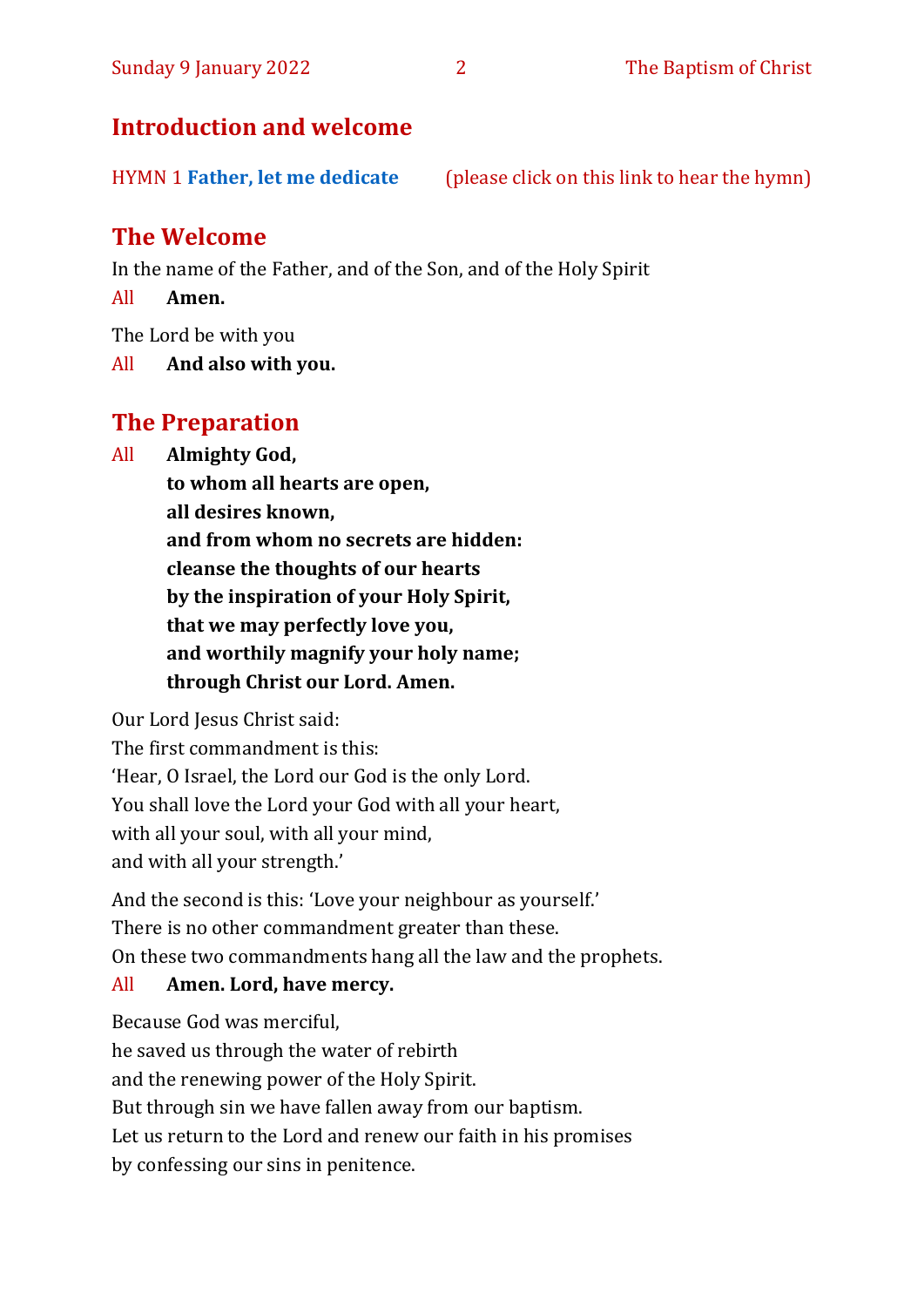All **Almighty God, our heavenly Father, we have sinned against you and against our neighbour in thought and word and deed, through negligence, through weakness, through our own deliberate fault. We are truly sorry and repent of all our sins. For the sake of your Son Jesus Christ, who died for us, forgive us all that is past and grant that we may serve you in newness of life to the glory of your name. Amen.**

Almighty God,

who forgives all who truly repent, have mercy upon you, pardon and deliver you from all your sins, confirm and strengthen you in all goodness, and keep you in life eternal; through Jesus Christ our Lord. All **Amen.**

#### **The Gloria**

This Gloria is sung to the tune of 'Cwm Rhondda'. Click **[here](about:blank)** for the tune.

All **Glory be to God in Heaven, Songs of joy and peace we bring, Thankful hearts and voices raising, To creation's Lord we sing. Lord we thank you, Lord we praise you, Glory be to God our King: Glory be to God our King. Lamb of God, who on our shoulders, Bore the load of this world's sin; Only Son of God the Father, You have brought us peace within.**

**Lord, have mercy, Christ have mercy,**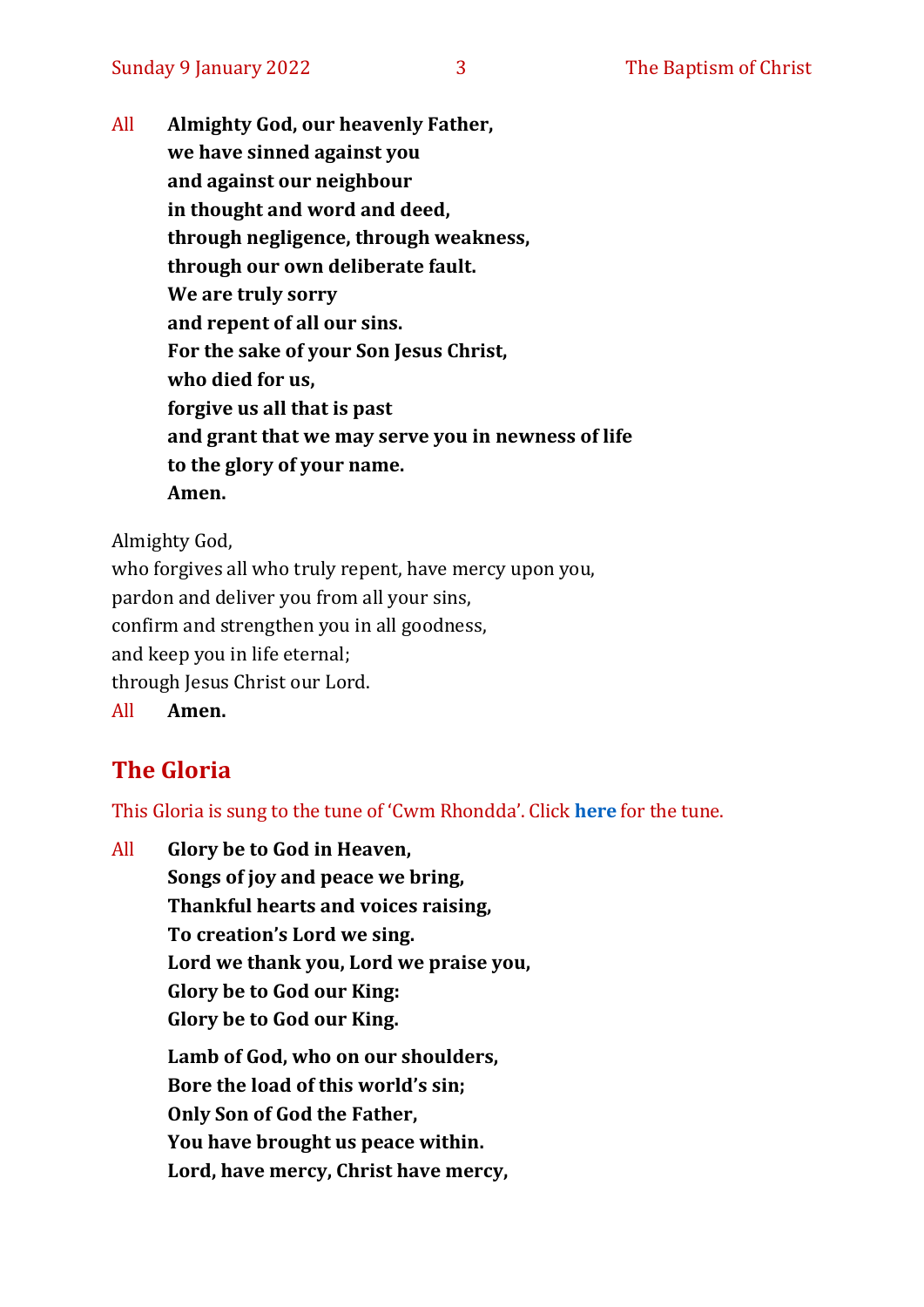**Now your glorious reign begin: Now your glorious reign begin.**

**You O Son of God are Holy, You we praise with one accord. None in heav'n or earth is like you, Only you are Christ the Lord. With the Father and the Spirit, Ever worshipped and adored: Ever worshipped and adored.**

#### **The Collect for the Baptism of Christ**

Let us pray that we may be faithful to our baptism.

#### Silence

Eternal Father, who at the baptism of Jesus revealed him to be your Son, anointing him with the Holy Spirit: grant to us, who are born again by water and the Spirit, that we may be faithful to our calling as your adopted children; through Jesus Christ your Son our Lord, who is alive and reigns with you, in the unity of the Holy Spirit, one God, now and for ever. All **Amen.**

#### **First reading**

A reading from the Book of the Prophet Isaiah

Thus says the Lord, he who created you, O Jacob, he who formed you, O Israel: Do not fear, for I have redeemed you; I have called you by name, you are mine. When you pass through the waters, I will be with you; and through the rivers, they shall not overwhelm you; when you walk through fire you shall not be burned, and the flame shall not consume you. For I am the Lord your God, the Holy One of Israel, your Saviour. I give Egypt as your ransom, Ethiopia and Seba in exchange for you. Because you are precious in my sight, and honoured, and I love you, I give people in return for you, nations in exchange for your life. Do not fear, for I am with you; I will bring your offspring from the east, and from the west I will gather you; I will say to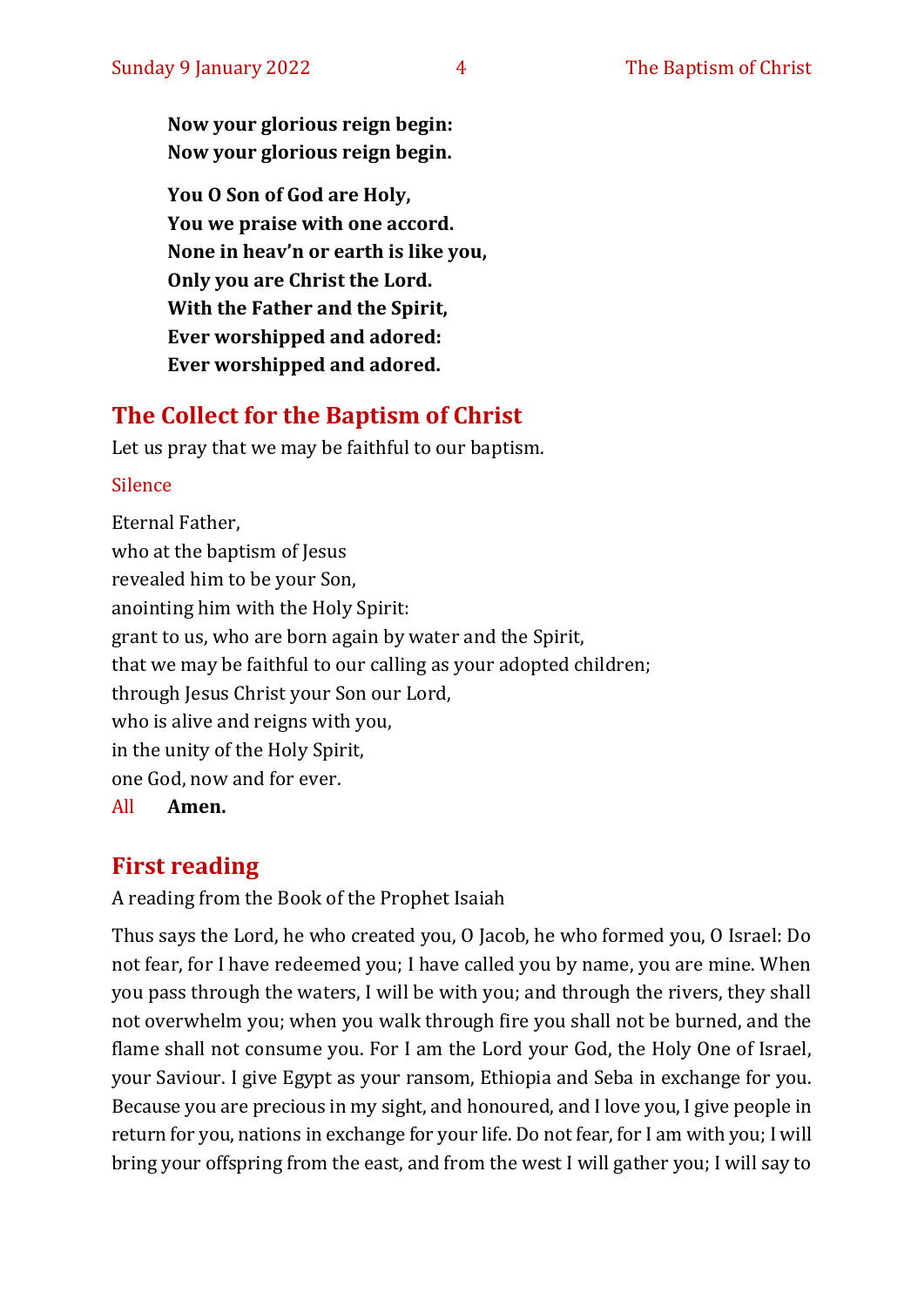the north, 'Give them up,' and to the south, 'Do not withhold; bring my sons from far away and my daughters from the end of the earth—everyone who is called by my name, whom I created for my glory, whom I formed and made.' *Isaiah 43:1–7*

This is the Word of the Lord

All **Thanks be to God.**

#### **Second reading**

A reading from the Acts of the Apostles

Now when the apostles at Jerusalem heard that Samaria had accepted the word of God, they sent Peter and John to them. The two went down and prayed for them that they might receive the Holy Spirit (for as yet the Spirit had not come upon any of them; they had only been baptised in the name of the Lord Jesus). Then Peter and John laid their hands on them, and they received the Holy Spirit. *Acts 8:14–17*

This is the Word of the Lord

All **Thanks be to God.**

### **Gospel reading**

Hear the Gospel of our Lord Jesus Christ according to Luke

#### All **Glory to you O Lord.**

As the people were filled with expectation, and all were questioning in their hearts concerning John, whether he might be the Messiah, John answered all of them by saying, 'I baptise you with water; but one who is more powerful than I is coming; I am not worthy to untie the thong of his sandals. He will baptise you with the Holy Spirit and fire. His winnowing fork is in his hand, to clear his threshing floor and to gather the wheat into his granary; but the chaff he will burn with unquenchable fire.'

Now when all the people were baptised, and when Jesus also had been baptised and was praying, the heaven was opened, and the Holy Spirit descended upon him in bodily form like a dove. And a voice came from heaven, 'You are my Son, the beloved; with you I am well pleased.' *Luke 3:15–17, 21–22*

This is the Gospel of the Lord

All **Praise to you O Christ.** 

HYMN 2 **[Kyrie Eleison](https://www.youtube.com/watch?v=mAZC4oe9VM0)** ('Lord have mercy') (click on this link to hear the hymn) **[Kyrie Eleison](https://www.youtube.com/watch?v=P59u9KhdNy4)** (different version)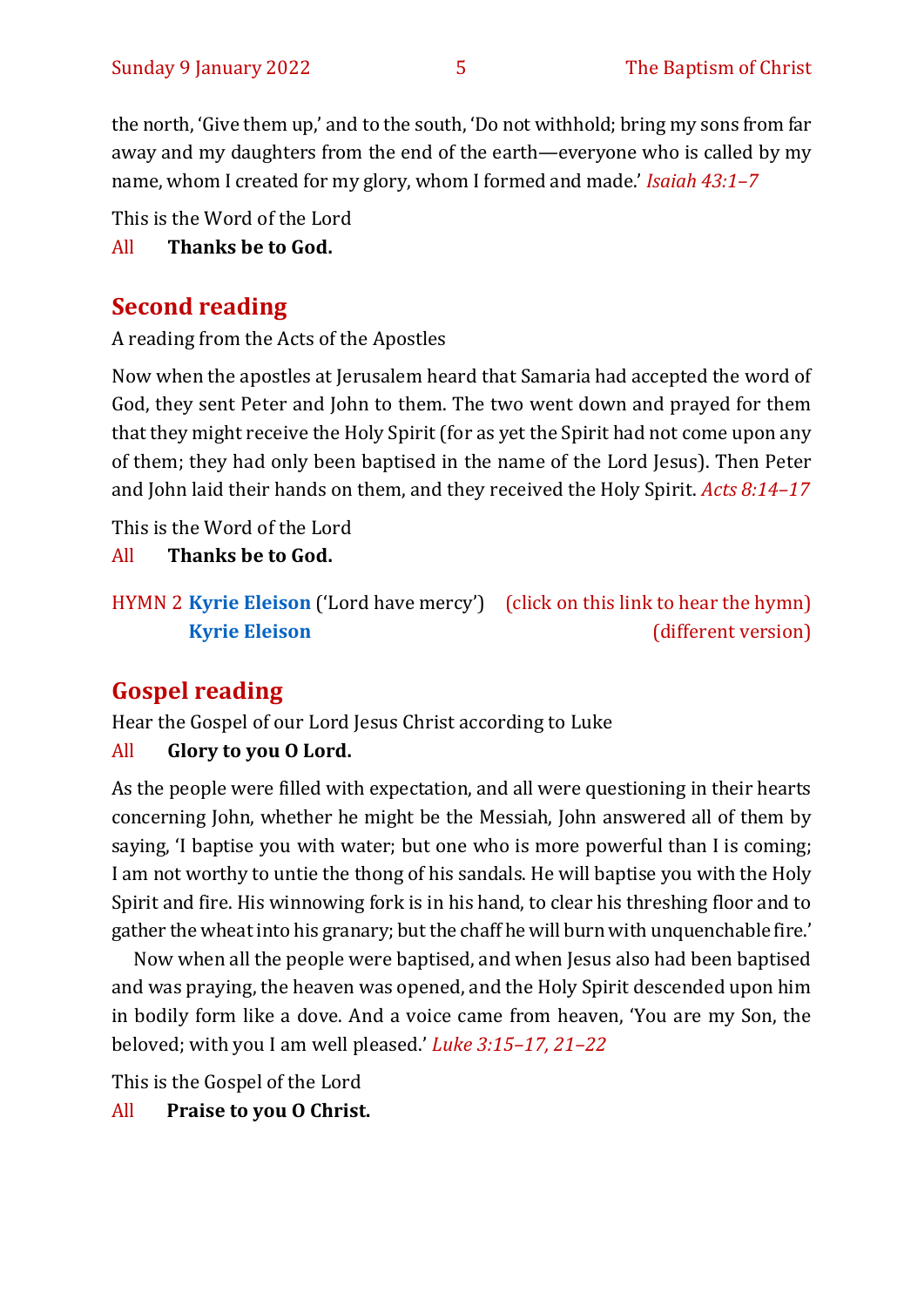#### **Sermon**

I unwrapped my new printer. It gleamed. It looked beautiful. And it didn't work. Eventually, after much searching, I found the 'on' switch. Then and only then did the printer do that for which I wanted it—it became a printer.

A silly example, perhaps, but it illustrates why so many Christian lives don't reach their full potential. The tragedy is that so many people attend so many churches and sing so many hymns and yet the people themselves do not become holy people. They simply are not Christ-like.

Many people in Britain today think of baptism as a naming ceremony for babies. They call it a 'christening.' That's alright for the word means literally, 'to make a Christian.' At our own baptism, just as at Jesus' baptism in the Gospel reading, the Holy Spirit comes in power into a human life and activates the 'on' switch. Without the Holy Spirit pressing the 'on' switch, we may still become a successful barrister, a millionaire entrepreneur, even a bishop, priest or warden. We may gleam like my new printer, but we will never be the Christian that God wants.

Baptism is, then, first of all, a rite of initiation: that is, initiation into the spiritual life of Jesus. And it starts when the Spirit of God enters us, often (though not always) with the laying on of hands at baptism. The Spirit lives in our soul. But what is he *doing* there? As the reading from Isaiah points out so well, he creates. He created the world and, as the Creed reiterates, 'all that is, seen and unseen' which therefore includes us. When the Holy Spirit enters our soul at baptism it's another act of creation. This time, he creates Jesus all over again, in us. True, we will not reach his level of sanctity and holiness this side of the grave, but the Spirit makes that start.

In order to make us Christ-like, the Spirit changes us. Without the Holy Spirit, we cannot be truly holy and pleasing to God. How, then, do we know we have the Spirit and that he is being free rein to develop our souls? It comes in three stages.

When Jesus first experienced the overwhelming love of the Holy Spirit entering his soul, God spoke from heaven. He repeated them a few years later at the Transfiguration, 'This is my son, the beloved; with Him I am well pleased.' We experience the same when the Holy Spirit enters our soul though generally not as a voice but as a sensation. It will come as a growing awareness of becoming His.

Don't worry that it will be like St Paul on the Road to Damascus. That was a reprimand; St Paul received the Spirit much later. When we receive the Spirit, the encounter will be gentle: it has to be, for gentleness is a fruit of the Spirit.

What happens, then? **Firstly**, we hear God speaking to our soul. He says, 'With you I am well pleased.' It's often an earth-shattering moment, as our soul realises that God is not only a reality that is willing to communicate with us, but that he is pleased with us. And the reason *why* he is pleased is obvious: because we have said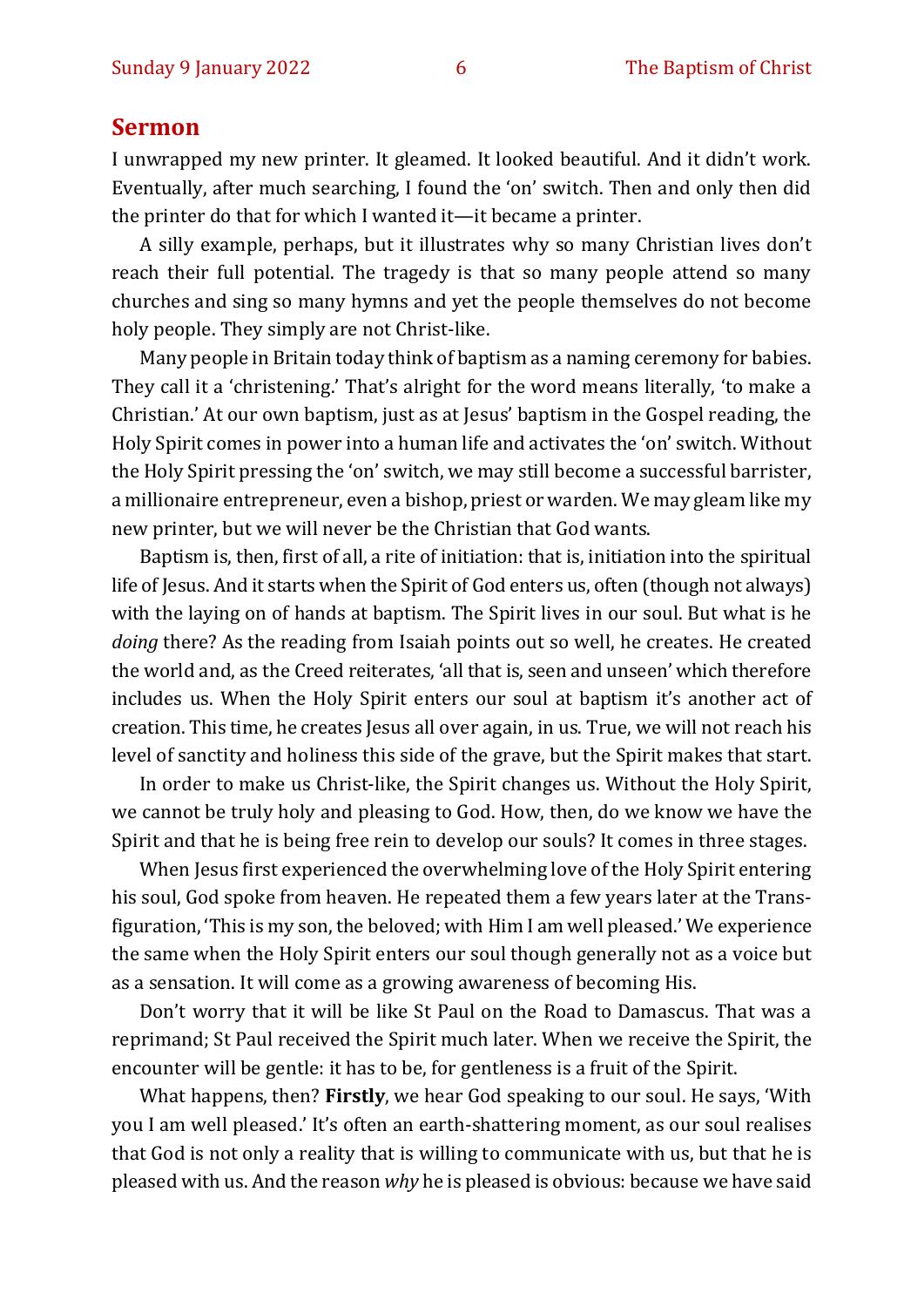'yes' to him. We have been willing to allow him access to our soul. Saying 'yes' to God always pleases him.

It gets better. **Secondly**, as we explore what it's like having the Holy Spirit in our soul, we realise that growth into holiness is not an option. It never was. The soul that is not growing is certainly diminishing. It's all too possible for the Spirit to enter a soul and, effectively, evicted at a later date. But if we persist, seeking God and being willing to make ever greater room for him in our lives, then our sense of the relationship between us and him will also grow. We no longer go to church to sing and meet but to worship. The only response is to thirst for God. We develop a desire to pray that can take an almost frightening intensity. The Bible suddenly comes alive. At this point, the soul is no longer just pleasing to God. It feels itself to be *beloved*. God loves us with a passion and a devotion that is wonderful.

It gets better still. **Thirdly**, the soul can deliberately seek to be like Jesus. This requires some daring, true, but at this point the soul can see no other option. It wants the Holy Spirit to take control. In effect, the soul wants to become wholly identified with God. 'Here I am!' the soul shouts out to God, 'Come *here*!' And God does. God always obeys the call of a lover. In effect, the soul is transmuting from base metal to gold, from human to divine, from plain Jane or ordinary John into Jesus. And God is delighted. He looks down heaven—in fact, he looks from within his outpost, our soul—and says, 'I once regarded you as a someone in whom I was well pleased. I then regarded you as someone with whom I loved. But now, now you are my child—my son, my daughter.' The relationship ripens. Perhaps it will require further growth after death. But there it is.

My new printer was useless until the switch was switched to the 'on' position. It then became a printer. It could have been an ornament, or on show 'Exhibit A' on a museum shelf. Similarly, our souls are spiritually useless until God activates the spiritual 'on' switch. He does so by sending His Holy Spirit, usually at baptism but we can ask him in at any time. First God calls us 'well pleasing', then 'beloved', then 'my child.' So let's ask him in now.

#### **The Creed**

Do you believe and trust in God the Father, the source of all being and life, the one for whom we exist? All **We believe and trust in him.**

Do you believe and trust in God the Son, who took our human nature,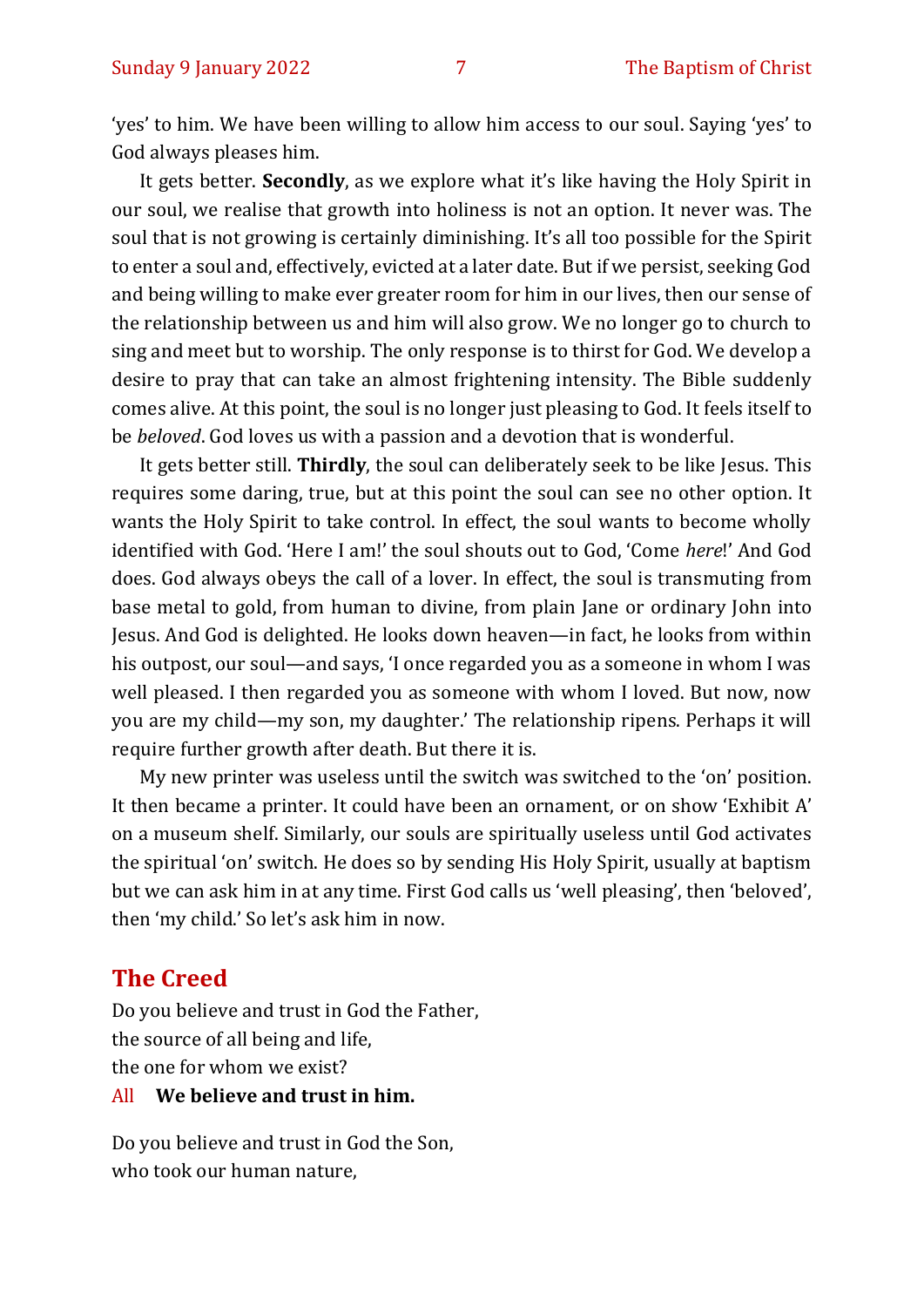died for us and rose again?

#### All **We believe and trust in him.**

Do you believe and trust in God the Holy Spirit, who gives life to the people of God and makes Christ known in the world?

#### All **We believe and trust in him.**

This is the faith of the Church.

All **This is our faith. We believe and trust in one God, Father, Son and Holy Spirit. Amen.**

#### **Prayers of intercession**

Jesus calls us out of darkness into his marvellous light. Washed clean by the waters of baptism, let us pray that we may live the life to which he has called us. Lord Jesus, eternal Word, proclaimed as the Christ by John the forerunner, hear us as we pray for all who proclaim your word …

#### All **hear our prayer.**

Lord Jesus, baptising with the Spirit and with fire, strengthen us to withstand all the trials of our faith … Lord of truth,

#### All **hear our prayer.**

Lord Jesus, bringing forgiveness to all who repent, teach your Church dependence on your grace … Lord of truth,

#### All **hear our prayer.**

Lord Jesus, fulfilment of the promises of old, give hope to all who suffer or are ignored … Lord of truth,

#### All **hear our prayer.**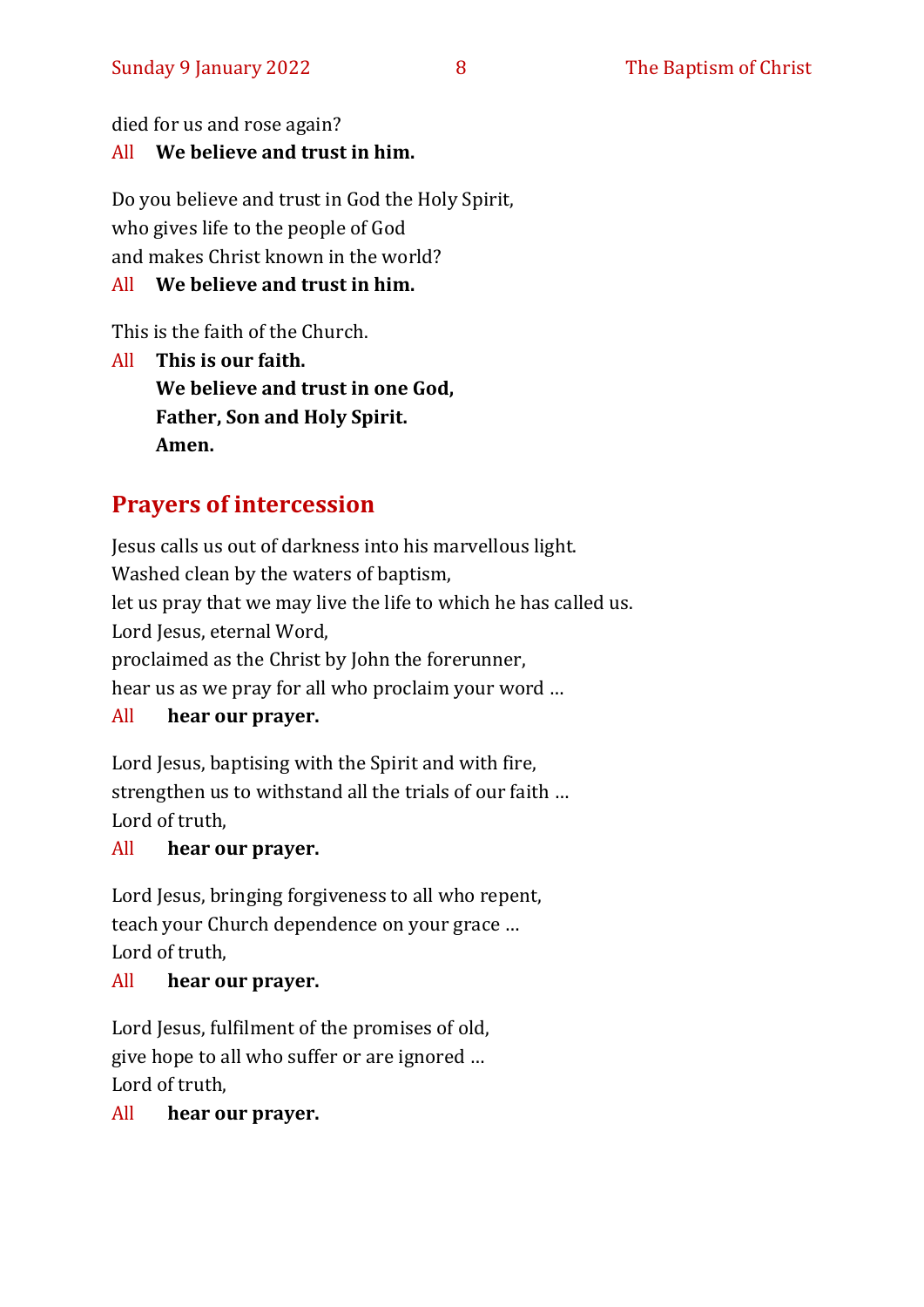Lord Jesus, beloved Son of the Father, anoint us with the gifts of your Holy Spirit … Lord of truth,

#### All **hear our prayer.**

Lord Jesus, bringer of hope, share with all the faithful the riches of eternal life … Lord of truth,

#### All **hear our prayer.**

Lord Jesus Christ,

in you the Father makes us and all things new.

Transform the poverty of our nature

by the riches of your grace,

and in the renewal of our lives

make known your heavenly glory.

All **Amen.**

Merciful Father,

All **accept these prayers for the sake of your Son, our Saviour Jesus Christ. Amen.**

#### **The peace**

We are the body of Christ. In the one Spirit we were all baptised into one body. Let us then pursue all that makes for peace and builds up our common life.

The peace of the Lord be always with you,

All **And also with you.**

HYMN 3 **[Spirit of the living God](https://www.youtube.com/watch?v=06h3J5FYn-I)** (please click on this link to hear the hymn) **[Spirit of the living God](https://www.youtube.com/watch?v=ZPZrxZgQjrg)** (different version)

The liturgy of the Communion Service appears below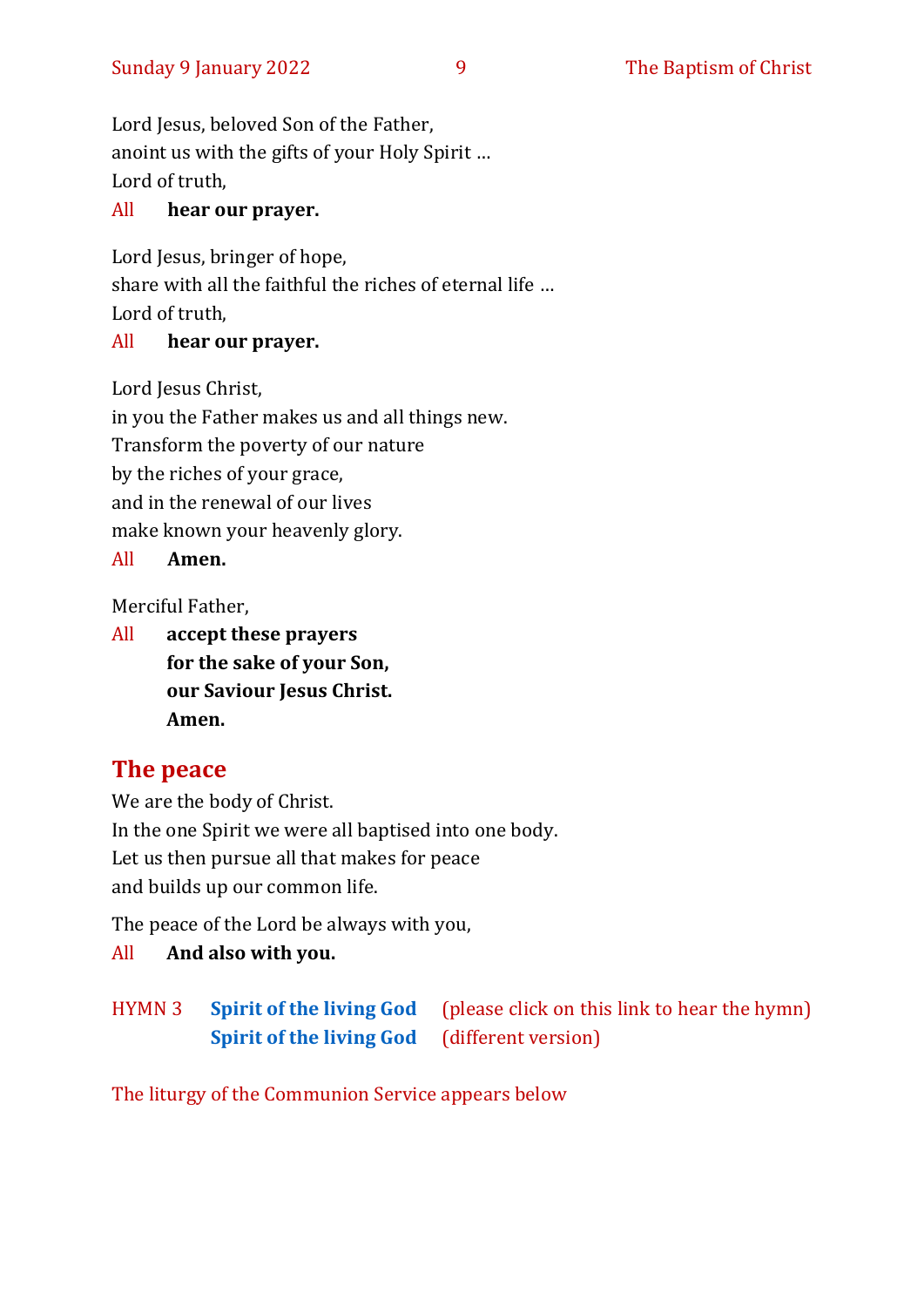# The Dismissal

The Father's voice bears witness to the Son.

#### All **God has revealed himself to us.**

The Son bows his head beneath the waters of baptism.

#### All **God has revealed himself to us.**

The Spirit as a dove descends from heaven. All **God has revealed himself to us.**

Submitting to John's baptism, Christ delivers us from bondage. All **God has revealed himself to us.**

And the blessing of God the Almighty: Father, Son, and Holy Spirit, be with you now and remain with you always. All **Amen.**

#### **The dismissal Gospel**

Hear the Gospel of our Lord Jesus Christ according to John.

#### All **Glory to you, O Lord.**

John testified, 'I saw the Spirit descending from heaven like a dove, and it remained on him. I myself did not know him, but the one who sent me to baptise with water said to me, 'He on whom you see the Spirit descend and remain is the one who baptises with the Holy Spirit.' And I myself have seen and have testified that this is the Son of God.' *John 1:32*

HYMN 4 **[Just as I am](https://www.youtube.com/watch?v=6tdmQh-MIIA)** (please click on this link to hear the hymn)

We have come to Christ, the living water. Go in peace to love and serve the Lord.

#### All **In the name of Christ. Amen.**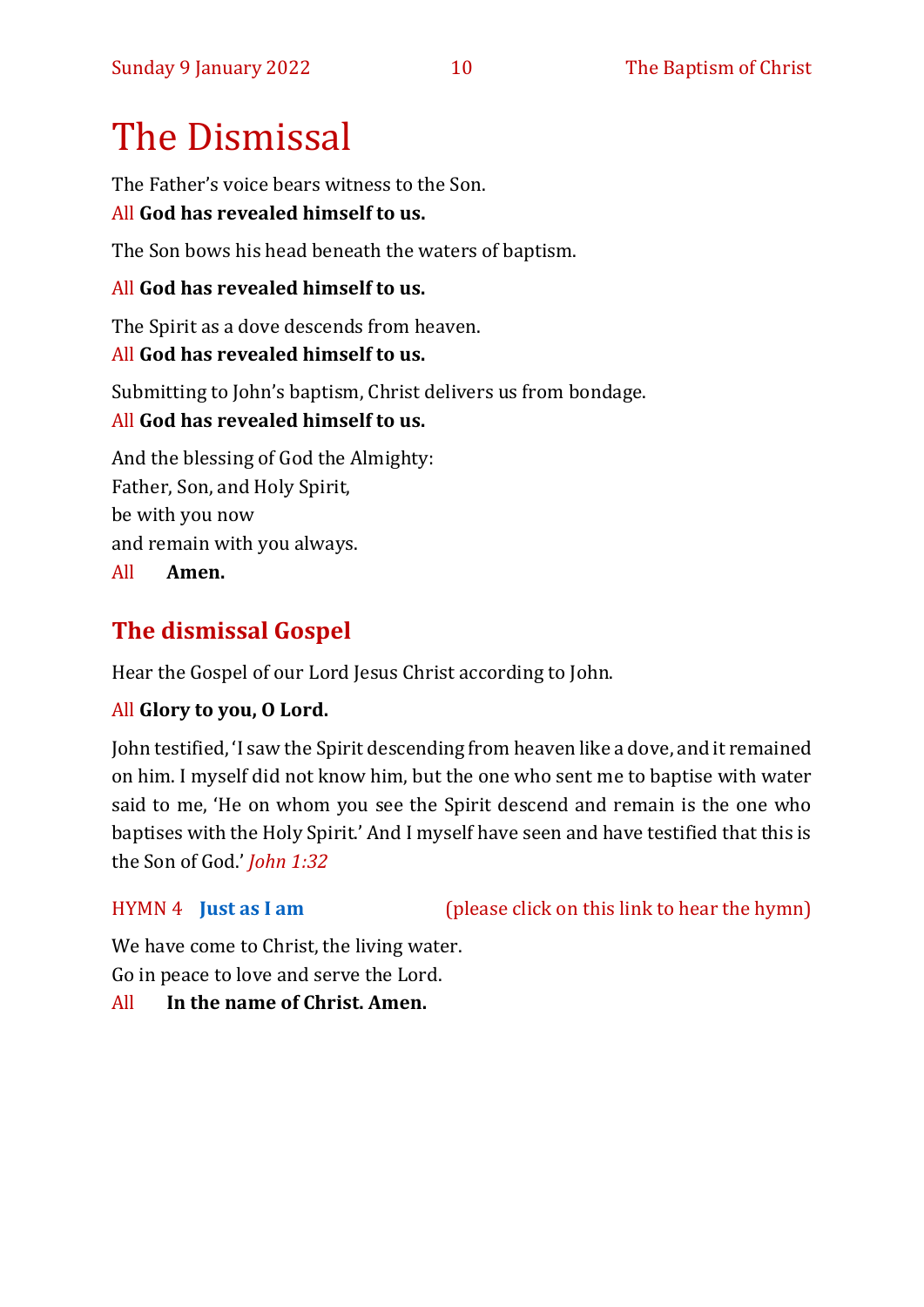## The Liturgy of the Sacrament

#### Eucharistic Prayer (prayer E)

The Lord be with you

#### All **and also with you.**

Lift up your hearts.

#### All **We lift them to the Lord.**

Let us give thanks to the Lord our God.

#### All **It is right to give thanks and praise.**

It is truly right and just, our duty and our salvation, always and everywhere to give you thanks, holy Father, almighty and eternal God. You celebrated your new gift of baptism in signs and wonders at the Jordan. Your voice was heard from heaven to awaken faith in the presence among us of your Word made flesh. Your Spirit was seen as a dove, revealing Jesus as your servant, and anointing him with the oil of gladness to preach the good news to the poor. Therefore, as we celebrate the union of earth and heaven, we rejoice to echo the song of the angels in heaven for ever praising you and saying:

All **Holy, holy, holy Lord, God of power and might, heaven and earth are full of your glory. Hosanna in the highest. Blessed is he who comes in the name of the Lord. Hosanna in the highest.**

We praise and bless you, loving Father, through Jesus Christ, our Lord; and as we obey his command, send your Holy Spirit, that broken bread and wine outpoured may be for us the body and blood of your dear Son.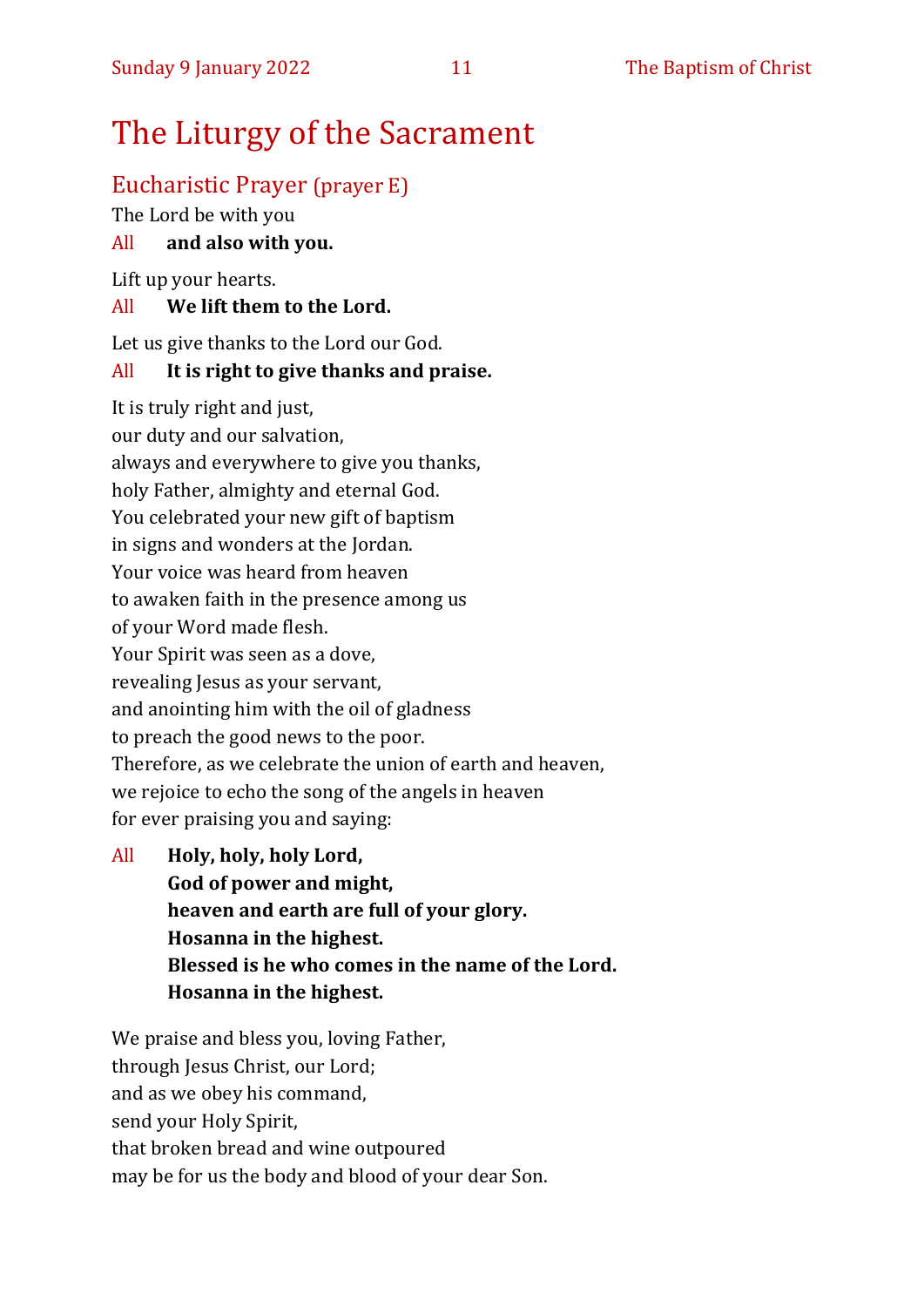On the night before he died he had supper with his friends and, taking bread, he praised you. He broke the bread, gave it to them and said: Take, eat; this is my body which is given for you; do this in remembrance of me.

When supper was ended he took the cup of wine. Again he praised you, gave it to them and said: Drink this, all of you; this is my blood of the new covenant, which is shed for you and for many for the forgiveness of sins. Do this, as often as you drink it, in remembrance of me.

So, Father, we remember all that Jesus did, in him we plead with confidence his sacrifice made once for all upon the cross.

Bringing before you the bread of life and cup of salvation, we proclaim his death and resurrection until he comes in glory.

Great is the mystery of faith:

All **Christ has died. Christ is risen. Christ will come again.**

Lord of all life,

help us to work together for that day

when your kingdom comes

and justice and mercy will be seen in all the earth.

Look with favour on your people,

gather us in your loving arms

and bring us with all the saints

to feast at your table in heaven.

Through Christ, and with Christ, and in Christ,

in the unity of the Holy Spirit,

all honour and glory are yours, O loving Father,

for ever and ever.

All **Amen.**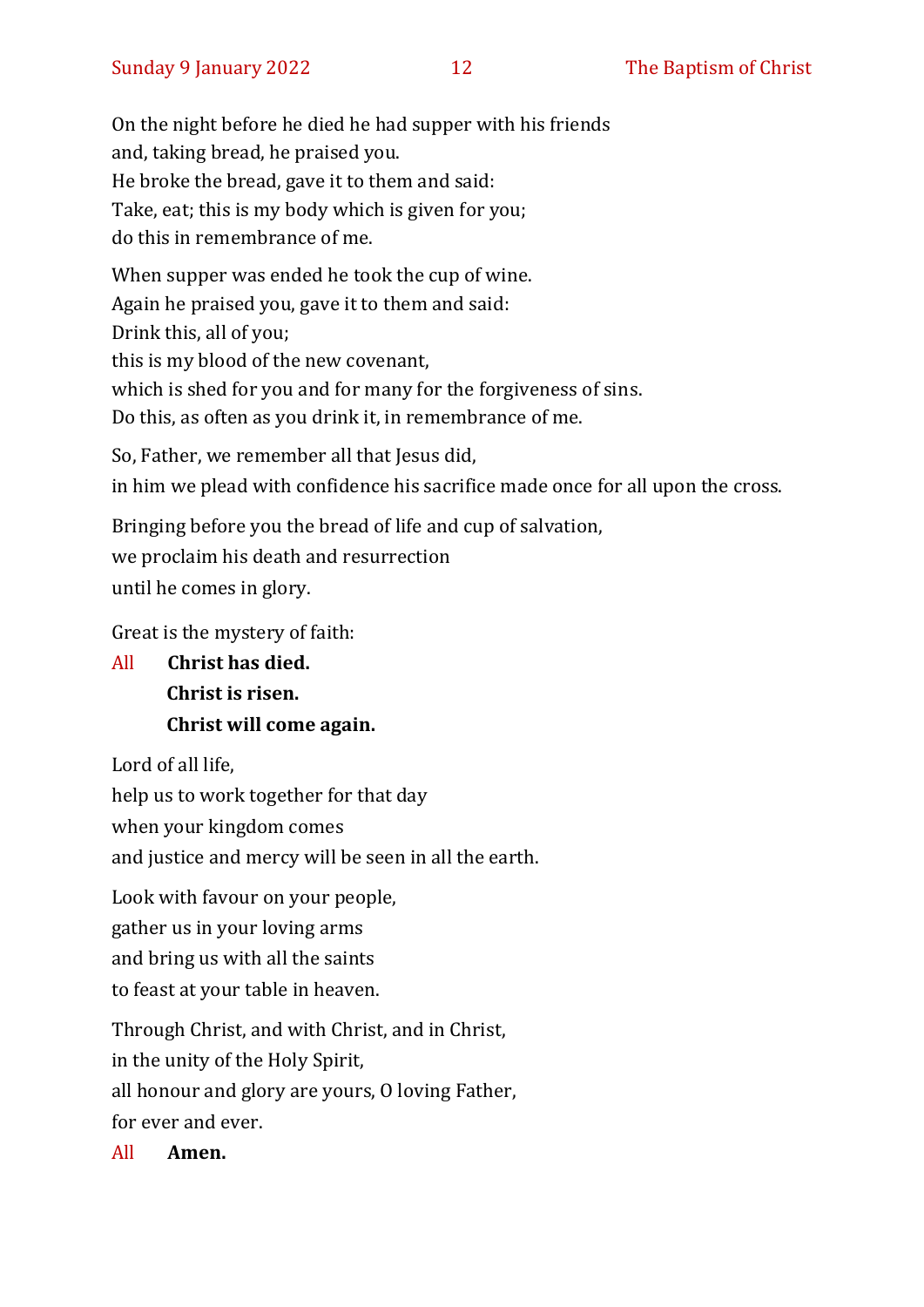#### The Lord's Prayer

As our Saviour taught us, so we pray

All **Our Father in heaven, hallowed be your name, your kingdom come, your will be done, on earth as in heaven. Give us today our daily bread. Forgive us our sins as we forgive those who sin against us. Lead us not into temptation but deliver us from evil. For the kingdom, the power,** 

**and the glory are yours now and for ever. Amen.**

#### Breaking of the Bread

We break this bread to share in the body of Christ.

- All **Though we are many, we are one body, because we all share in one bread.**
- All **Lamb of God,**

**you take away the sin of the world, have mercy on us.**

**Lamb of God,** 

**you take away the sin of the world, have mercy on us.**

**Lamb of God,** 

**you take away the sin of the world, grant us peace.**

Draw near with faith. Receive the body of our Lord Jesus Christ which he gave for you, and his blood which he shed for you. Eat and drink in remembrance that he died for you, and feed on him in your hearts by faith with thanksgiving.